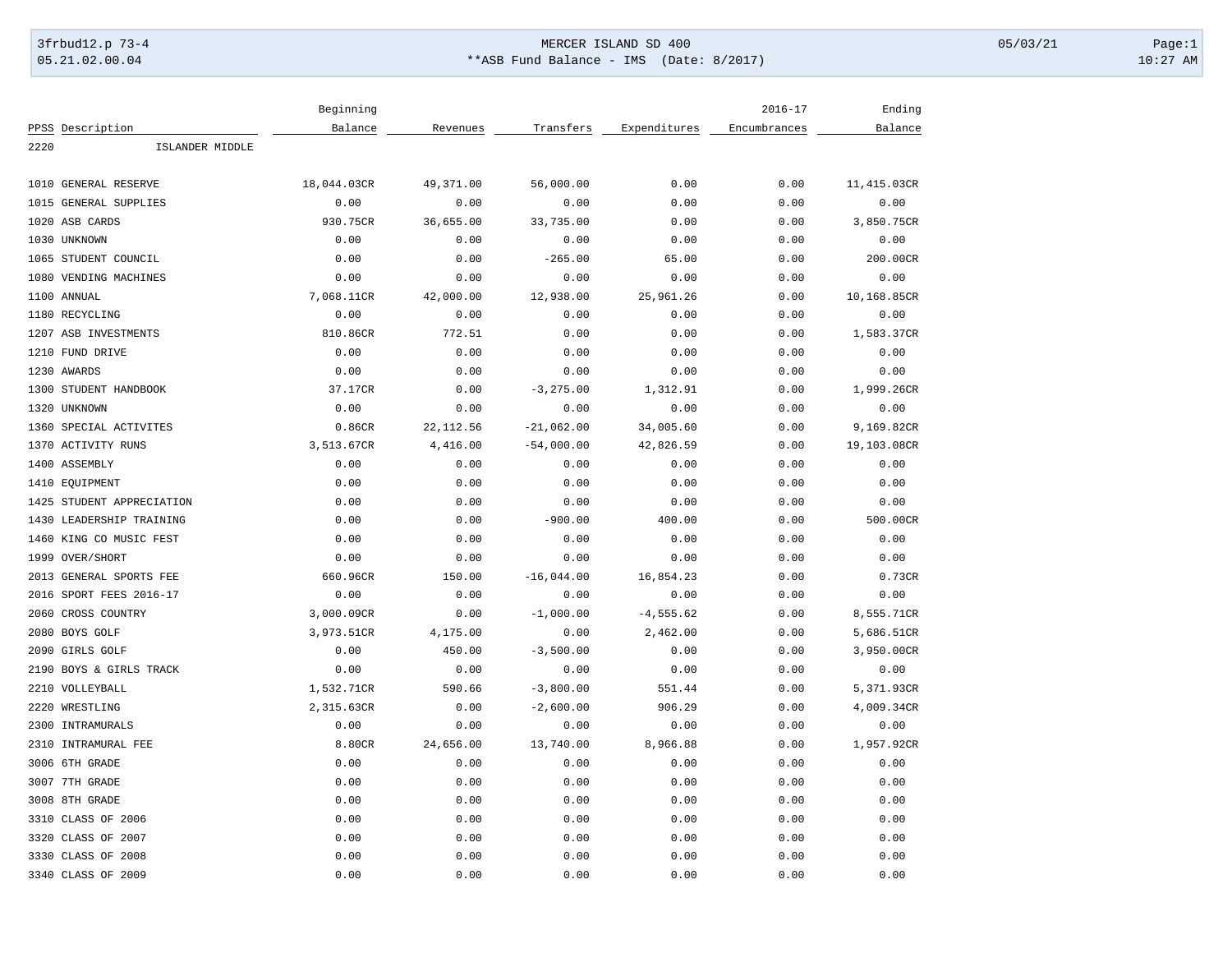## 3frbud12.p 73-4 Page:2 05.21.02.00.04 \*\*ASB Fund Balance - IMS (Date: 8/2017) 10:27 AM

|      |                                    | Beginning   |            |             |              | $2016 - 17$  | Ending                            |
|------|------------------------------------|-------------|------------|-------------|--------------|--------------|-----------------------------------|
|      | PPSS Description                   | Balance     | Revenues   | Transfers   | Expenditures | Encumbrances | Balance                           |
| 2220 | ISLANDER MIDDLE                    |             |            |             |              |              |                                   |
| 4020 | CHESS CLUB                         | 0.00        | 0.00       | 0.00        | 0.00         | 0.00         | 0.00                              |
|      | 4040 UNKNOWN                       | 0.00        | 0.00       | 0.00        | 0.00         | 0.00         | 0.00                              |
|      | 4050 BAND OPERATIONS               | 0.42CR      | 7,545.75   | $-2,897.00$ | 10,442.80    | 0.00         | 0.37CR                            |
|      | 4052 MORNING JAZZ                  | 11,312.49CR | 9,215.00   | $-2,400.00$ | 0.00         | 0.00         | 22,927.49CR                       |
|      | 4080 CHOIR                         | 0.00        | 0.00       | 0.00        | 0.00         | 0.00         | 0.00                              |
|      | 4105 DANCE CLUB                    | 0.00        | 0.00       | 0.00        | 0.00         | 0.00         | 0.00                              |
|      | 4120 DRAMA                         | 0.19CR      | 0.00       | $-2,670.00$ | 2,669.93     | 0.00         | 0.26CR                            |
|      | 4195 GLOBAL CITIZENSHIP            | 0.00        | 0.00       | 0.00        | 0.00         | 0.00         | 0.00                              |
|      | 4250 MATH CLUB                     | 0.00        | 0.00       | 0.00        | 0.00         | 0.00         | 0.00                              |
|      | 4260 ORCHESTRA                     | 0.00        | 0.00       | 0.00        | 0.00         | 0.00         | 0.00                              |
| 4420 | 5TH GRADE ACTIVITY                 | 0.00        | 0.00       | 0.00        | 0.00         | 0.00         | 0.00                              |
|      | 4430 NATURAL HELPERS               | 2,329.36CR  | 0.00       | $-2,000.00$ | 226.56       | 0.00         | 4,102.80CR                        |
| 4540 | <b>SCIENCE CLUB</b>                | 0.00        | 0.00       | 0.00        | 0.00         | 0.00         | 0.00                              |
|      | 4545 ROBOTICS CLUB                 | 2,658.36CR  | 0.00       | 0.00        | 339.89       | 0.00         | 2,318.47CR                        |
| 4710 | DESTINATION IMAGINATION            | 0.00        | 0.00       | 0.00        | 0.00         | 0.00         | 0.00                              |
|      | 6000 PRIVATE MONEYS                | 0.00        | 0.00       | 0.00        | 0.00         | 0.00         | 0.00                              |
|      | 6330 UNKNOWN                       | 0.00        | 0.00       | 0.00        | 0.00         | 0.00         | 0.00                              |
|      | 6360 UNKNOWN                       | 0.00        | 0.00       | 0.00        | 0.00         | 0.00         | 0.00                              |
|      | 6410 RED CROSS                     | 0.00        | 0.00       | 0.00        | 0.00         | 0.00         | 0.00                              |
|      | 6430 UNKNOWN                       | 0.00        | 0.00       | 0.00        | 0.00         | 0.00         | 0.00                              |
|      | 6510 UNKNOWN                       | 0.00        | 0.00       | 0.00        | 0.00         | 0.00         | 0.00                              |
| 6520 | SHIFT TO SAFETY                    | 0.00        | 0.00       | 0.00        | 0.00         | 0.00         | 0.00                              |
|      | 6700 UNKNOWN                       | 0.00        | 0.00       | 0.00        | 0.00         | 0.00         | 0.00                              |
| 6705 | <b>GLOBAL GIVING</b>               | 0.00        | 0.00       | 0.00        | 0.00         | 0.00         | 0.00                              |
|      | 6710 WA CULTURAL EXCHANGE          | 0.00        | 0.00       | 0.00        | 0.00         | 0.00         | 0.00                              |
|      | 6720 UNKNOWN                       | 0.00        | 0.00       | 0.00        | 0.00         | 0.00         | 0.00                              |
|      | 6780 WORLD OUTSIDE MY SHOES        | 0.00        | 0.00       | 0.00        | 0.00         | 0.00         | 0.00                              |
|      | 6785 MIYFS                         | 0.00        | 0.00       | 0.00        | 0.00         | 0.00         | 0.00                              |
|      | 6820 MAKE A WISH FOUNDATION        | 0.00        | 0.00       | 0.00        | 0.00         | 0.00         | 0.00                              |
|      | 6825 FREE THE CHILDREN             | 0.00        | 0.00       | 0.00        | 0.00         | 0.00         | 0.00                              |
|      | *ISLANDER MIDDLE                   | 58,197.97CR | 202,109.48 | 0.00        | 143, 435.76  | 0.00         | 116,871.69CR                      |
|      |                                    |             |            |             |              |              | --------------------------------- |
|      | *Restricted for Fund Purposes      | 58,197.97CR | 202,109.48 | 0.00        | 143, 435.76  | 0.00         | 116,871.69CR                      |
|      | ---- *Associated Student Body Fund | 58,197.97CR | 202,109.48 | 0.00        | 143, 435. 76 | 0.00         | 116,871.69CR                      |